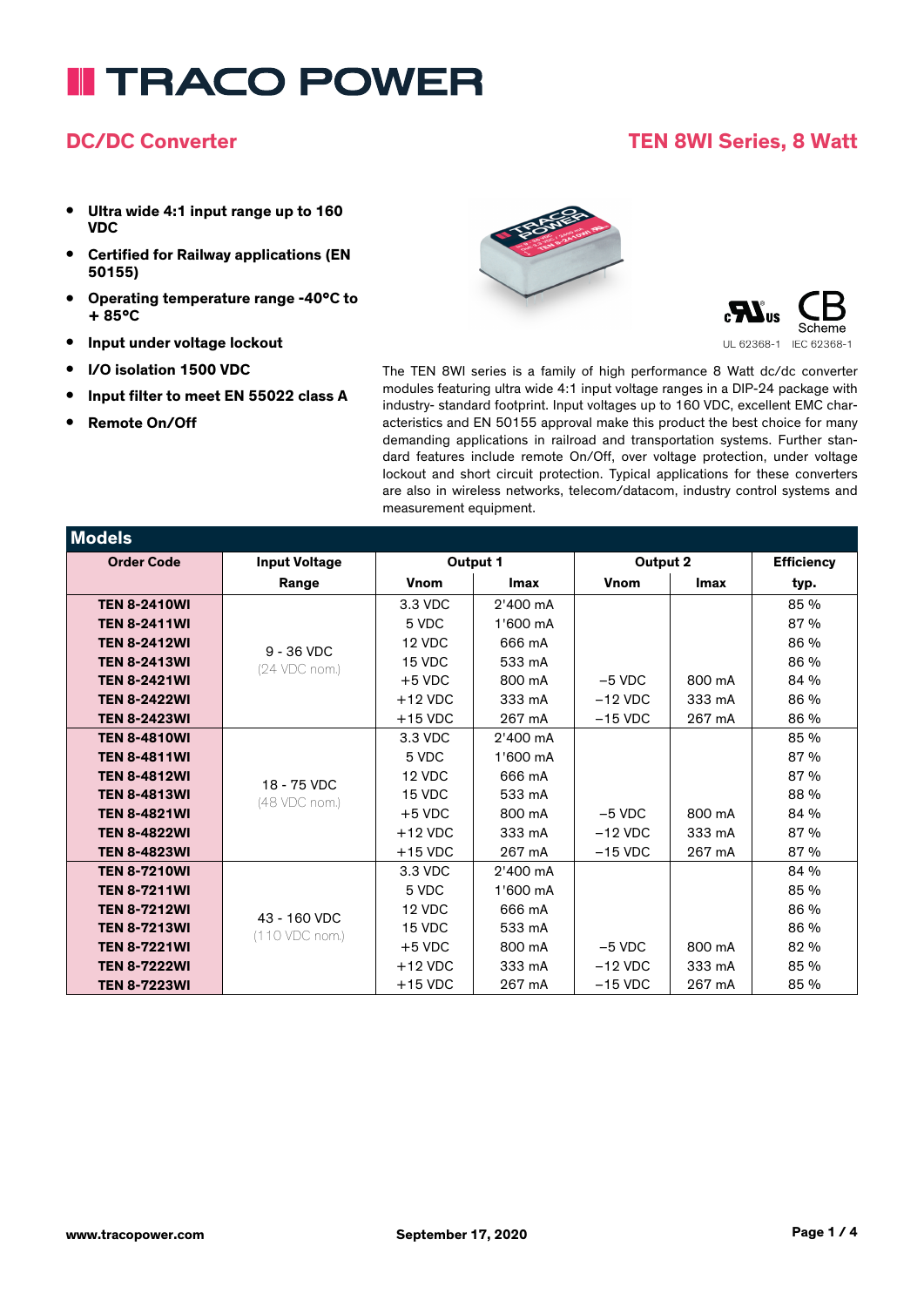| Input Specifications     |                |                              |                                                           |
|--------------------------|----------------|------------------------------|-----------------------------------------------------------|
| Input Current            | - At no load   | 24 Vin models: 30 mA typ.    |                                                           |
|                          |                | 48 Vin models: 15 mA typ.    |                                                           |
|                          |                | 110 Vin models: $6$ mA typ.  |                                                           |
|                          | - At full load |                              | 24 Vin models: 390 mA typ. / 1'400 mA max.                |
|                          |                |                              | 48 Vin models: <b>190 mA typ. / 700 mA max.</b>           |
|                          |                |                              | 110 Vin models: 90 mA typ. / 300 mA max.                  |
| Surge Voltage            |                |                              | 24 Vin models: 50 VDC max. (100 ms max.)                  |
|                          |                |                              | 48 Vin models: <b>100 VDC max.</b> (100 ms max.)          |
|                          |                |                              | 110 Vin models: <b>170 VDC max.</b> (100 ms max.)         |
| Under Voltage Lockout    |                |                              | 24 Vin models: 7 VDC min. / 8 VDC typ. / 8.8 VDC max.     |
|                          |                |                              | 48 Vin models: 15 VDC min. / 16 VDC typ. / 17.5 VDC max.  |
|                          |                |                              | 110 Vin models: $37$ VDC min. / 40 VDC typ. / 42 VDC max. |
| Reflected Ripple Current |                | 24 Vin models: 22 mA typ.    |                                                           |
|                          |                | 48 Vin models: 13 mA typ.    |                                                           |
|                          |                | 110 Vin models: $19$ mA typ. |                                                           |
| Recommended Input Fuse   |                |                              | 24 Vin models: 2'000 mA (slow blow)                       |
|                          |                |                              | 48 Vin models: 1'000 mA (slow blow)                       |
|                          |                |                              | 110 Vin models: 500 mA (slow blow)                        |
|                          |                |                              | (The need of an external fuse has to be assessed)         |
|                          |                |                              | in the final application.)                                |
| Input Filter             |                |                              | Internal Pi-Type                                          |

| <b>Output Specifications</b>     |                                 |                                         |                                          |
|----------------------------------|---------------------------------|-----------------------------------------|------------------------------------------|
| <b>Voltage Set Accuracy</b>      |                                 |                                         | $±1\%$ max.                              |
| Regulation                       | - Input Variation (Vmin - Vmax) | single output models: 0.2% max.         |                                          |
|                                  | $-$ Load Variation (10 - 90%)   | single output models: 0.3% max.         |                                          |
|                                  |                                 |                                         | dual output models: 0.8% max. (Output 1) |
|                                  |                                 |                                         | $0.8\%$ max. (Output 2)                  |
|                                  | - Cross Regulation              | dual output models: 5% max.             |                                          |
|                                  | (25% / 100% asym. load)         |                                         |                                          |
| Ripple and Noise                 |                                 |                                         | 24 Vin models: 50 mVp-p typ.             |
| (20 MHz Bandwidth)               |                                 |                                         | 48 Vin models: 50 mVp-p typ.             |
|                                  |                                 |                                         | 110 Vin models: 75 mVp-p typ.            |
| Capacitive Load                  | - single output                 | 3.3 Vout models: 1'330 µF max.          |                                          |
|                                  |                                 |                                         | 5 Vout models: 1'330 µF max.             |
|                                  |                                 | 12 Vout models: 288 µF max.             |                                          |
|                                  |                                 | 15 Vout models: 200 µF max.             |                                          |
|                                  | - dual output                   |                                         | 5 / -5 Vout models: 900 / 900 µF max.    |
|                                  |                                 | 12 / -12 Vout models: 133 / 133 µF max. |                                          |
|                                  |                                 | 15 / -15 Vout models: 90 / 90 µF max.   |                                          |
| Minimum Load                     |                                 |                                         | Not required                             |
| <b>Temperature Coefficient</b>   |                                 |                                         | $\pm 0.02$ %/K max.                      |
| Start-up Time                    |                                 |                                         | 450 ms typ. (power on)                   |
|                                  |                                 |                                         | 5 ms typ. (remote on)                    |
| <b>Short Circuit Protection</b>  |                                 |                                         | Continuous, Automatic recovery           |
| <b>Output Current Limitation</b> |                                 |                                         | 150% typ. of lout max.                   |
| <b>Transient Response</b>        | - Response Time                 |                                         | 250 $\mu$ s typ. (25% Load Step)         |
|                                  |                                 |                                         |                                          |

| <b>Safety Specifications</b> |                             |                                    |
|------------------------------|-----------------------------|------------------------------------|
| <b>Safety Standards</b>      | - IT / Multimedia Equipment | EN 62368-1                         |
|                              |                             | IEC 62368-1                        |
|                              |                             | UL 62368-1                         |
|                              | - Railway Applications      | EN 50155                           |
|                              | - Certification Documents   | www.tracopower.com/overview/ten8wi |
| <b>Pollution Degree</b>      |                             | PD <sub>2</sub>                    |

All specifications valid at nominal voltage, full load and +25°C after warm-up time unless otherwise stated.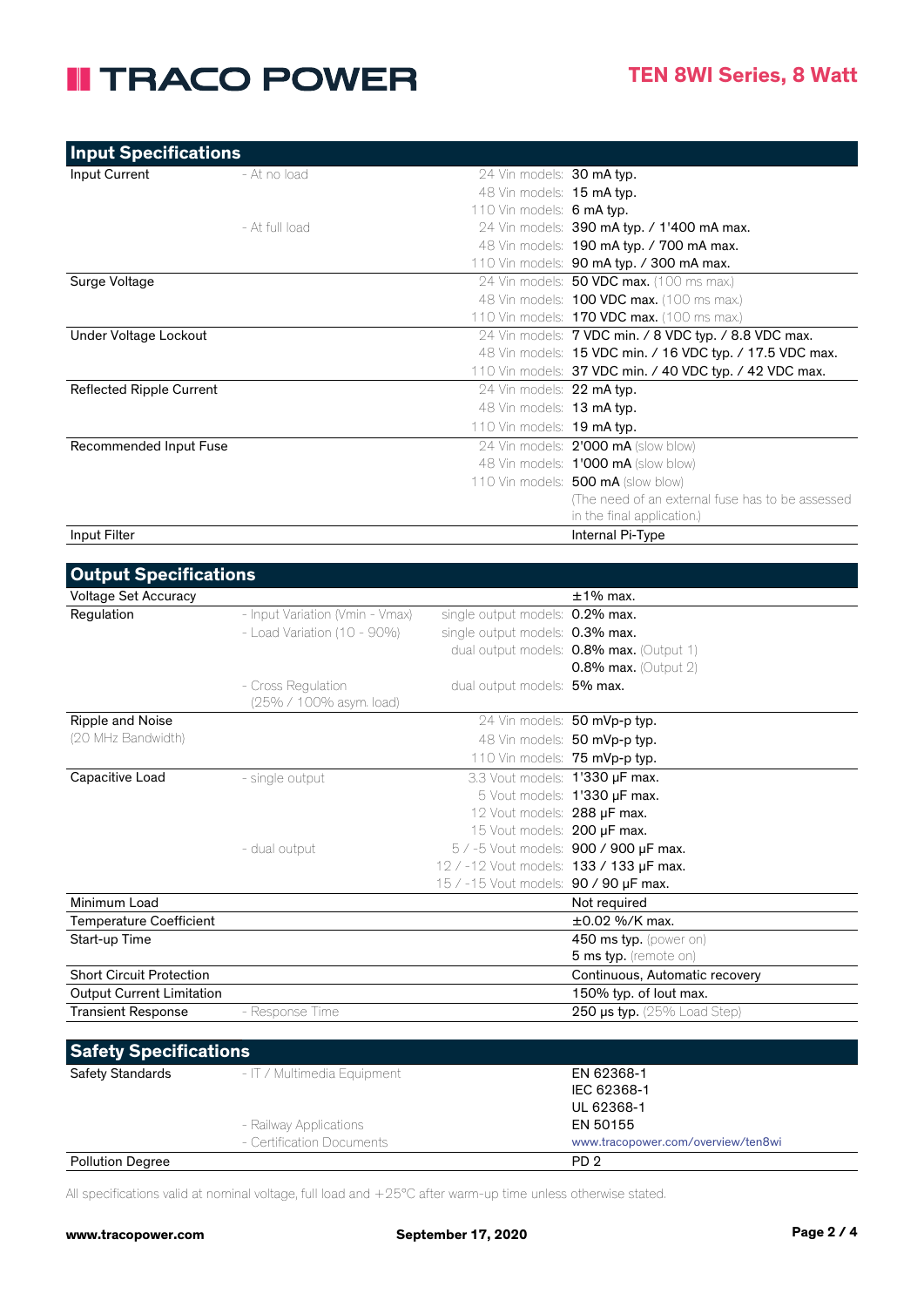| <b>EMC Specifications</b> |
|---------------------------|
|---------------------------|

| <b>EMI Emissions</b> | - Conducted Emissions       |             | <b>EN 55011 class A</b> (with external filter)               |
|----------------------|-----------------------------|-------------|--------------------------------------------------------------|
|                      |                             |             | EN 55011 class B (with external filter)                      |
|                      |                             |             | <b>EN 55032 class A</b> (with external filter)               |
|                      |                             |             | <b>EN 55032 class B</b> (with external filter)               |
|                      | - Radiated Emissions        |             | <b>EN 55011 class A</b> (with external filter)               |
|                      |                             |             | <b>EN 55011 class B</b> (with external filter)               |
|                      |                             |             | <b>EN 55032 class A</b> (with external filter)               |
|                      |                             |             | EN 55032 class B (with external filter)                      |
|                      |                             |             | External filter proposal: www.tracopower.com/overview/ten8wi |
| <b>EMS Immunity</b>  |                             |             | <b>EN 50155</b> (Railway Applications)                       |
|                      | - Electrostatic Discharge   |             | Air: EN 61000-4-2, ±8 kV, perf. criteria A                   |
|                      |                             |             | Contact: EN 61000-4-2, ±6 kV, perf. criteria A               |
|                      | - RF Electromagnetic Field  |             | EN 61000-4-3, 20 V/m, perf. criteria A                       |
|                      | - EFT (Burst) / Surge       |             | EN 61000-4-4, $\pm$ 2 kV, perf. criteria A                   |
|                      |                             |             | EN 61000-4-5, $\pm$ 2 kV, perf. criteria A                   |
|                      |                             |             | Ext. input component: 24 & 48 Vin models: KY 220 µF, 100 V   |
|                      |                             |             | 110 Vin models: KX J 150 µF, 200 V                           |
|                      |                             |             | External filter proposal: www.tracopower.com/overview/ten8wi |
|                      | - Conducted RF Disturbances |             | EN 61000-4-6, 10 Vrms, perf. criteria A                      |
|                      | - PF Magnetic Field         | Continuous: | EN 61000-4-8, 100 A/m, perf. criteria A                      |
|                      |                             |             | 1 s: EN 61000-4-8, 1000 A/m, perf. criteria A                |
|                      |                             |             |                                                              |

| <b>General Specifications</b>    |                                 |                                            |
|----------------------------------|---------------------------------|--------------------------------------------|
| <b>Relative Humidity</b>         |                                 | 95% max. (non condensing)                  |
| <b>Temperature Ranges</b>        | - Operating Temperature         | $-40^{\circ}$ C to $+85^{\circ}$ C         |
|                                  | - Case Temperature              | $+105^{\circ}$ C max.                      |
|                                  | - Storage Temperature           | $-55^{\circ}$ C to $+125^{\circ}$ C        |
| <b>Power Derating</b>            | - High Temperature              | 3 %/K above 70°C                           |
| <b>Cooling System</b>            |                                 | Natural convection (20 LFM)                |
| Remote Control                   | - Voltage Controlled Remote     | On: 3.0 to 12 VDC or open circuit          |
|                                  |                                 | Off: 0 to 1.2 VDC or short circuit         |
|                                  |                                 | Refers to 'Remote' and '-Vin' Pin          |
|                                  | - Off Idle Input Current        | $2.5$ mA typ.                              |
|                                  | - Remote Pin Input Current      | $-0.5$ to $0.5$ mA                         |
| <b>Altitude During Operation</b> |                                 | $4'000$ m max.                             |
| <b>Switching Frequency</b>       |                                 | 270 - 330 kHz (PWM)                        |
|                                  |                                 | 300 kHz typ. (PWM)                         |
| <b>Insulation System</b>         |                                 | <b>Functional Insulation</b>               |
| <b>Isolation Test Voltage</b>    | - Input to Output, 60 s         | 1'600 VDC                                  |
| <b>Isolation Resistance</b>      | - Input to Output, 500 VDC      | 1'000 MΩ min.                              |
| <b>Isolation Capacitance</b>     | - Input to Output, 100 kHz, 1 V | 1'500 pF max.                              |
| Reliability                      | - Calculated MTBF               | 2'800'000 h (MIL-HDBK-217F, ground benign) |
| Environment                      | - Vibration                     | MIL-STD-810F                               |
|                                  |                                 | EN 61373                                   |
|                                  | - Mechanical Shock              | MIL-STD-810F                               |
|                                  |                                 | EN 61373                                   |
|                                  | - Thermal Shock                 | MIL-STD-810F                               |
|                                  |                                 | EN 50155                                   |
| <b>Housing Material</b>          |                                 | Nickel coated Copper                       |
| <b>Base Material</b>             |                                 | Non-conductive Plastic                     |
| <b>Potting Material</b>          |                                 | Epoxy (UL 94 V-0 rated)                    |
| <b>Pin Material</b>              |                                 | Copper                                     |
| <b>Soldering Profile</b>         |                                 | <b>Wave Soldering</b>                      |
|                                  |                                 | 265°C / 10 s max.                          |
| <b>Connection Type</b>           |                                 | THD (Through-Hole Device)                  |

All specifications valid at nominal voltage, full load and +25°C after warm-up time unless otherwise stated.